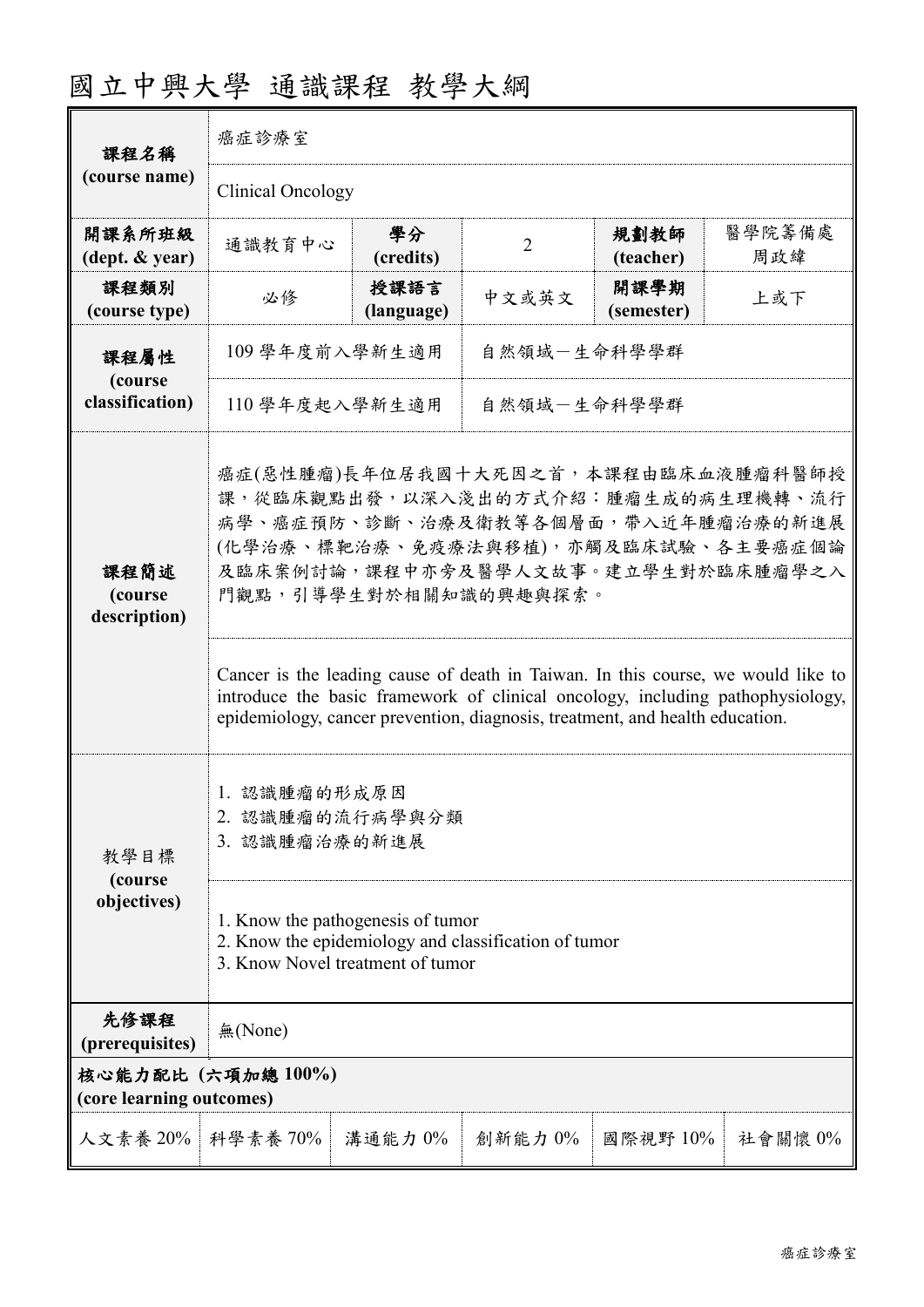| 教學方法 (teaching methods)                                                                                                                                                                                                                                                                                                                                                                 | 學習評量方式 (evaluation)                          |  |  |  |
|-----------------------------------------------------------------------------------------------------------------------------------------------------------------------------------------------------------------------------------------------------------------------------------------------------------------------------------------------------------------------------------------|----------------------------------------------|--|--|--|
| 講授、討論                                                                                                                                                                                                                                                                                                                                                                                   | 出席狀況 25%<br>課堂討論 25%<br>期中報告 25%<br>期末報告 25% |  |  |  |
| 授課內容(單元名稱與內容、習作 / 考試進度、備註)<br>(course content and homework / tests schedule)                                                                                                                                                                                                                                                                                                            |                                              |  |  |  |
| 課程簡介<br>1.<br>什麼是腫瘤?腫瘤生成的病生理機轉<br>2.<br>以十大死因為例:癌症流行病學<br>3.<br>癌症可以預防嗎?淺談如何防癌<br>4.<br>抽絲剝繭,眼見為憑:癌症診斷<br>5.<br>迎戰·序曲:癌症治療的基本觀念<br>6.<br>全面攻擊:化學治療<br>7.<br>精準導彈:標靶治療<br>8.<br>裡應外合:免疫軍團大作戰<br>9.<br>10.<br>期中報告<br>11.<br>白老鼠的迷思:臨床試驗之基本概念<br>12. 精準醫療:基因有問題?<br>13.<br>全新的人生:認識骨髓移植<br>14. 生死兩相安:癌症緩和醫療<br>15. 醫學裡的人文故事<br>癌症個論及臨床案例討論(1)<br>16.<br>癌症個論及臨床案例討論(2)<br>17.<br>18. 期末報告 |                                              |  |  |  |
| 教科書與參考書目(書名、作者、書局、代理商、説明)<br>(textbook & other references)                                                                                                                                                                                                                                                                                                                              |                                              |  |  |  |
| DeVita, Hellman, and Rosenberg's Cancer: Principles & Practice of Oncology (Cancer Principles and<br>Practice of Oncology) 11th edition                                                                                                                                                                                                                                                 |                                              |  |  |  |
| 課程教材(教師個人網址請列在本校內之網址)<br>(teaching aids & teacher's website)                                                                                                                                                                                                                                                                                                                            |                                              |  |  |  |
| iLearning                                                                                                                                                                                                                                                                                                                                                                               |                                              |  |  |  |
| 課程輔導時間                                                                                                                                                                                                                                                                                                                                                                                  |                                              |  |  |  |

**(office hours)**

另行公告

※本課程如符合下列主題項目,請勾選(可複選,無則免填):

| 學<br>、く終し<br>豪 |  | 別 半 窒<br>心生 | 理<br>в<br><b>SM</b> |
|----------------|--|-------------|---------------------|
|----------------|--|-------------|---------------------|